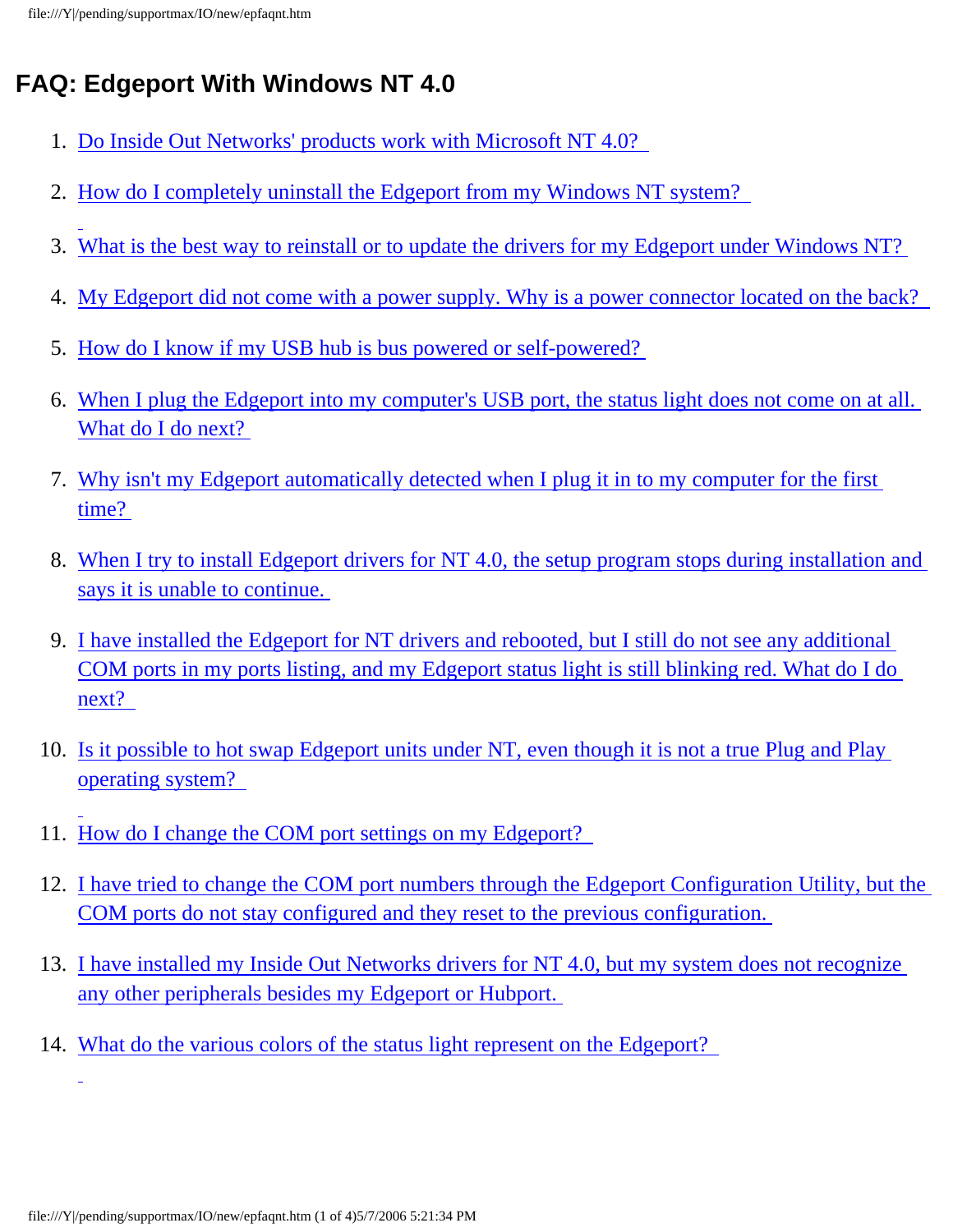file:///Y|/pending/supportmax/IO/new/epfaqnt.htm

#### 1. **Do Inside Out Networks' products work with Microsoft NT 4.0?**

Yes. Currently the Edgeport, Hubport, Rapidport, AnywhereUSB, Wavespeed/LAN, Watchport Series and USB Plus Series are supported under Microsoft Windows NT 4.0. Our PCI to USB expansion card enables Inside Out Networks solutions to work under Windows NT 4.0. It does NOT provide NT support for third-party USB peripheral devices. [\(Go back to top of page.\)](#page-0-1)

## <span id="page-1-0"></span>2. **How do I completely uninstall the Edgeport from my Windows NT system?**

Go to Start, Settings and Control Panel. Choose "Add/Remove Programs" and look for a listing under "Edgeport Drivers." Highlight this entry, and click the "Add/Remove" button and follow the prompts to uninstall the software. You must reboot to complete the uninstall. [\(Go back to top](#page-0-1) [of page.\)](#page-0-1) 

#### <span id="page-1-1"></span>3. **What is the best way to reinstall or to update the drivers for my Edgeport under Windows NT?**

Run the setup.exe program included with your new Edgeport drivers. NOTE: If you are running a beta version of the Edgeport drivers, Inside Out Networks recommends you first uninstall your beta drivers and upgrade to the most recent (non-beta) version as soon as possible. [\(Go back to](#page-0-1)  [top of page.\)](#page-0-1)

## <span id="page-1-2"></span>4. **My Edgeport did not come with a power supply. Why is a power connector located on the back?**

The power connector located on the back of the Edgeport/4 is optional and, under normal circumstances, will not be used. If your serial products need more power, then an additional power supply may be used with the Edgeport. NOTE: Make sure the power supply is rated for 5V @ 5A output, and the connector polarity is as follows: Center = Negative and Outer = Positive. [\(Go back to top of page.\)](#page-0-1) 

# <span id="page-1-3"></span>5. **How do I know if my USB hub is bus powered or self-powered?**

If your USB hub does not have an external power source, then it is receiving its power from the downstream USB port coming from the computer and is, therefore, considered to be "bus powered." Insufficient power from a bus powered hub will cause problems for USB peripherals that need more power, such as the Edgeport. NOTE: Inside Out Networks sells only self-powered USB hubs, which may be purchased by calling 512.301.7080. [\(Go back to top of page.\)](#page-0-1)

## <span id="page-1-4"></span>6. **When I plug the Edgeport into my computer's USB port, the status light does not come on at all. What do I do next?**

The status light should be blinking RED, which means that the USB port is supplying power to the Edgeport. If this is not the case, you may have either a malfunctioning USB port or Edgeport. To determine which device is at fault, try attaching the Edgeport to another USB port on the same system. If this still does not work, verify that the Edgeport is good by connecting it to another system with a USB port.

Also, you may need to verify that your USB port is enabled in your System BIOS settings. Some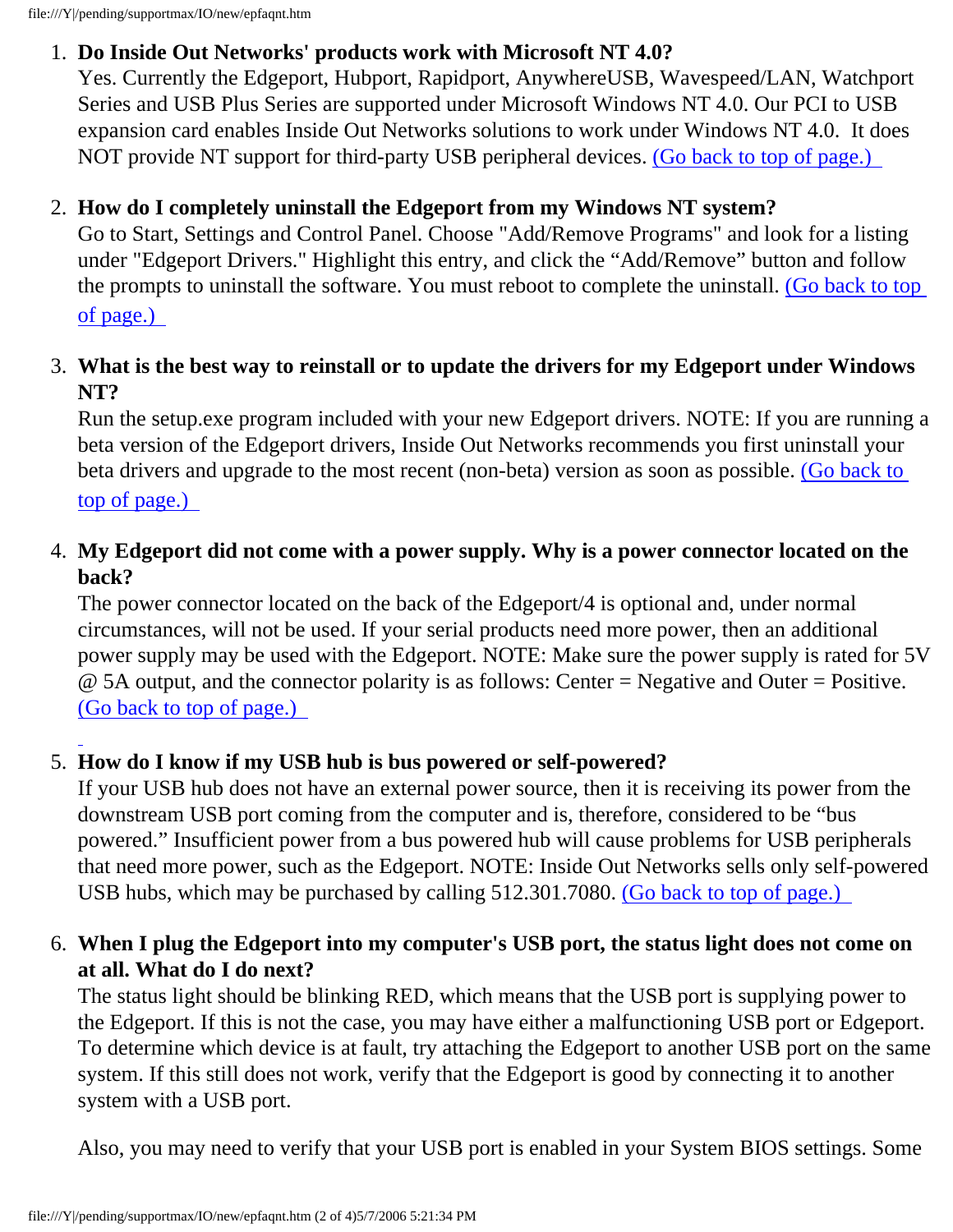BIOS have instead a "Win 95" or "PnP OS" option which must be set to off or disabled. Note that American Megatrends BIOS setup has an option for "USB Passive Release," which should be set to "Enable." [\(Go back to top of page.\)](#page-0-1)

## <span id="page-2-0"></span>7. **Why isn't my Edgeport automatically detected when I plug it in to my computer for the first time?**

Since Windows NT does not support Plug-n-Play devices, you will not be notified by the operating system that a new device has been found. The Edgeport status light will blink RED until the Inside Out Networks NT 4.0 drivers have been loaded and the system has been rebooted. [\(Go back to top of page.\)](#page-0-1) 

<span id="page-2-1"></span>8. **When I try to install Edgeport drivers for NT 4.0, the setup program stops during installation and says it is unable to continue.** 

Before you install the Edgeport drivers for NT 4.0, make sure you are logged on as the Administrator or that you have Administrator rights.[\(Go back to top of page.\)](#page-0-1)

#### <span id="page-2-2"></span>9. **I have installed the Edgeport for NT drivers and rebooted, but I still do not see any additional COM ports in my ports listing, and my Edgeport status light is still blinking red. What do I do next?**

Although your computer may have a physical USB port, Windows NT4 does not have USB support straight out of the box. Therefore, many PC manufactures ship their systems with the USB port DISABLED in the system BIOS. Verify that your USB port option is enabled in your system's BIOS. (See the note about BIOS in FAQ #6.) If the Edgeport is still not found, connect the unit to another available USB port on your system. If you have multiple systems with USB connectors, verify that it works on another system[.\(Go back to top of page.\)](#page-0-1)

## <span id="page-2-3"></span>10. **Is it possible to hot swap Edgeport units under NT4, even though it is not a true Plug and Play operating system?**

After installing the Edgeport drivers for NT4, you may then unplug any Edgeport and then reconnect it and the Edgeport will automatically be recognized. NOTE: Hot swapping an Edgeport while any of the ports are active may cause problems. Ensure that there is no port activity prior to hot swapping an Edgeport.[\(Go back to top of page.\)](#page-0-1)

# <span id="page-2-4"></span>11. **How do I change the COM port settings on my Edgeport?**

Click on START and then PROGRAMS. Go to "Inside Out Networks Utilities" and click on the Edgeport Configuration Utility. Next, find the corresponding Edgeport unit's serial number listed in the "General" tab. After highlighting the corresponding Edgeport device, click "Configure." Type the desired COM port numbers for each port. After making the desired changes, unplug your Edgeport, wait a few seconds, and reconnect it. NOTE: Make sure no ports are open or the change will not take effect. You should now see the new changes in the Edgeport Configuration Utility. [\(Go back to top of page.\)](#page-0-1)

# <span id="page-2-5"></span>12. **I have tried to change the COM port numbers through the Edgeport Configuration Utility,**